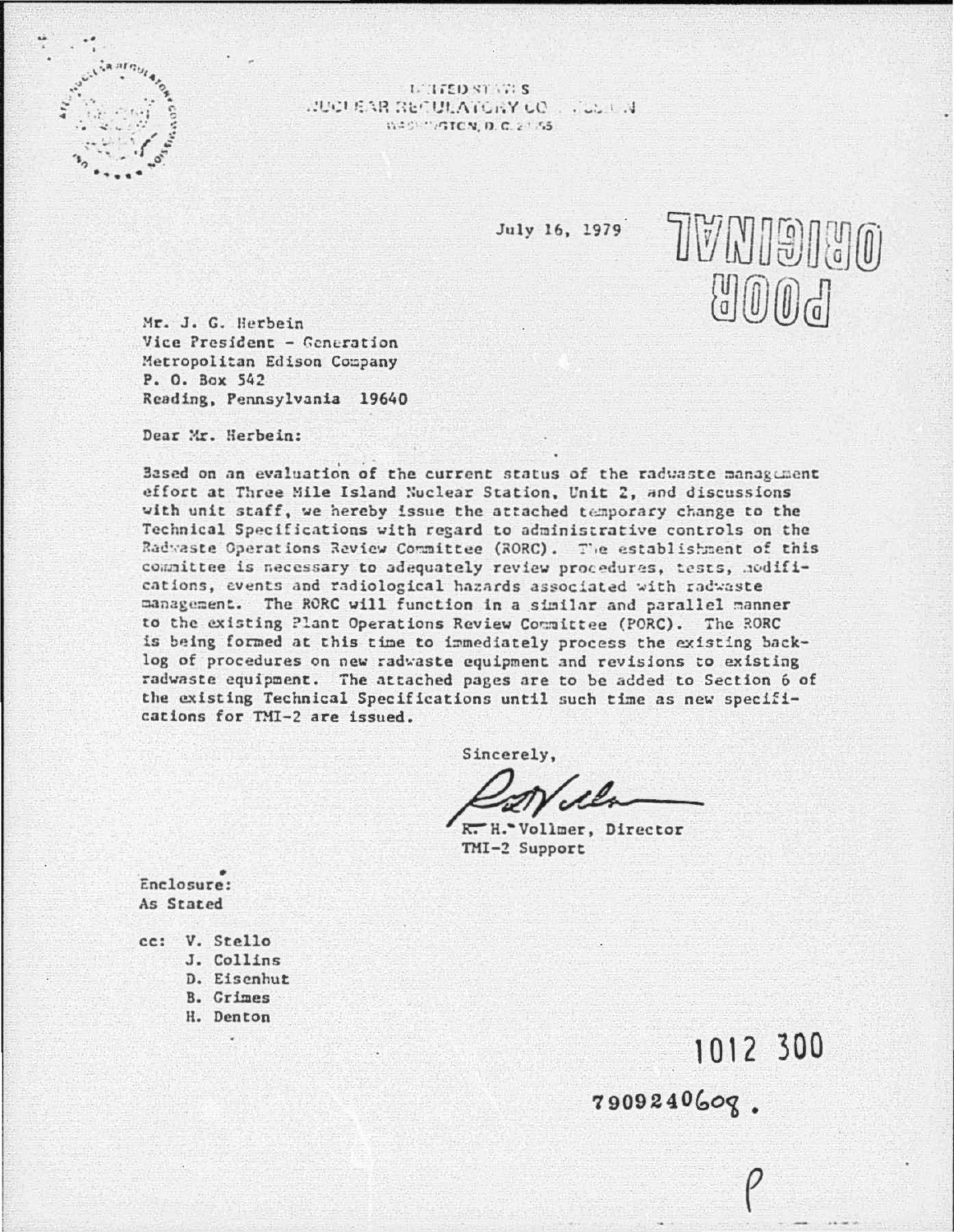# ADMINISTRATIVE CONTROLS

# 6.5.3 RADWASTE OPERATIONS REVIEW COMMITTEE (RORC)

### **FUNCTION**

6.5.3.1 The Radwaste Operations Review Committee (RORC) shall function to advise the Manager Radwaste on all matters related to radioactive waste management.

#### COMPOSITION

6.5.3.2 The Radwaste Operations Review Committee shall be designated by Manager Radwaste and be composed of:

| a. Chairman  | - who shall have an academic degree in engineering<br>or physical science field and a minimum of five<br>years of applicable experience. |
|--------------|------------------------------------------------------------------------------------------------------------------------------------------|
| b. 1 Member  | - who shall meet or exceed the qualifications of<br>Regulatory Guide 1.8, September 1975.                                                |
| c. 3 Members | - who shall meet or exceed the qualifications of<br>ANST MIR.1 - 1971.                                                                   |

# **ALTERNATIVES**

6.5.3.3 All alternate members shall be appointed in writing by the RORC Chairman to serve on a temporary basis; however, no more than two alternates shall participate as voting members in RORC activities at any one time.

### MEETING FREQUENCY

6.5.3.4 The RORC shall meet at least once per calendar month and as convened by the Chairman or his designated alternate.

### QUORUM

6.5.3.5 A quorum of the RORC shall consist of the Chairman or Vice Chairman and four members including alternates.

# **RESPONSIBILITIES**

6.5.3.6 The Radwaste Operations Review Committee shall be responsible for:

a. Review of 1) all procedures required by Specification (6.8) and changes thereto, 2) any other proposed procedures or changes thereto as determined by the Radwaste Manager to affect radioactive waste management.

1012 301

.009240609.

THREE MILE ISLAND - UNIT 2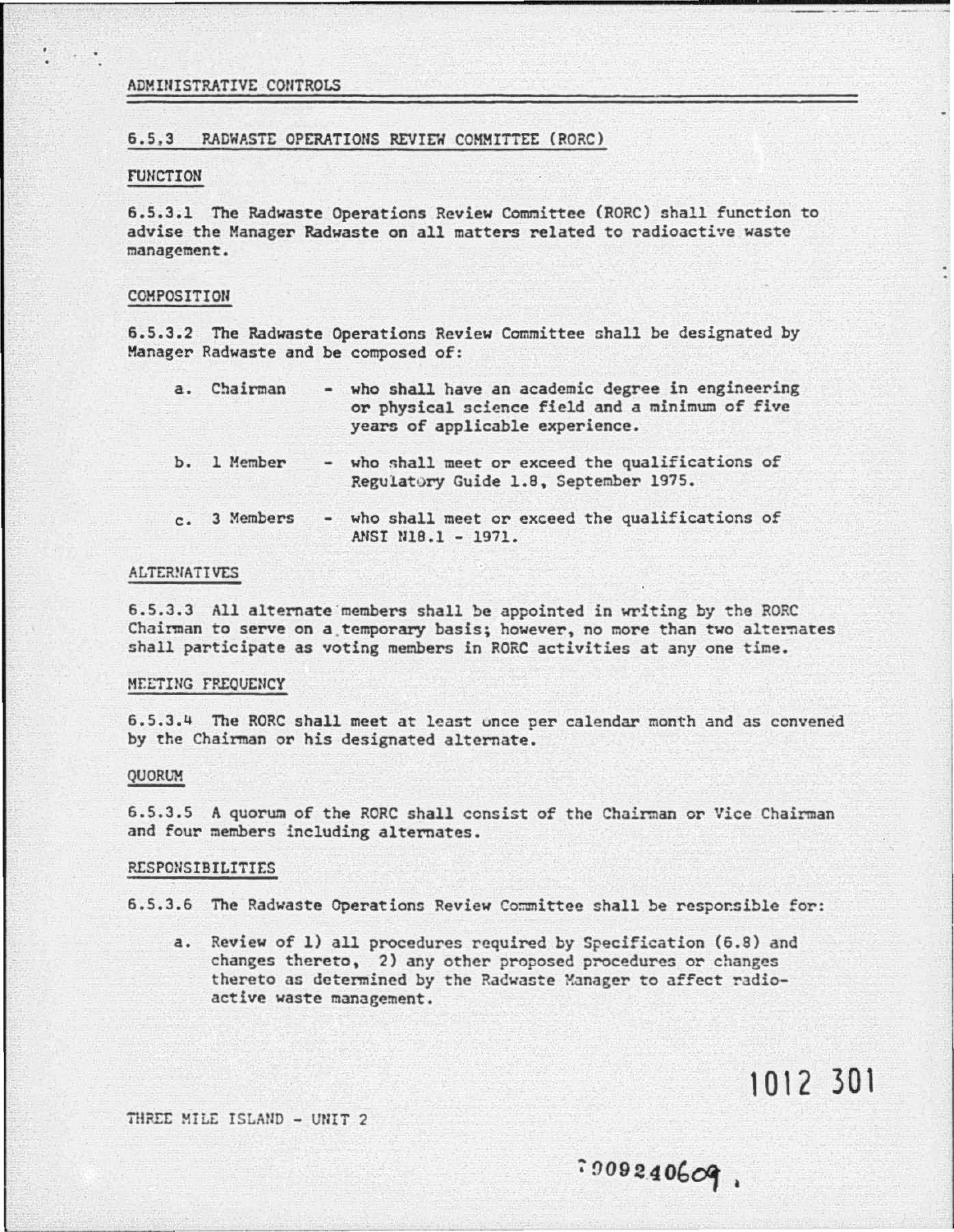# ADMINISTRATIVE CONTROLS

- b. Review of all proposed tests and experiments that affect radioactive waste management.
- c. Review of proposed changes to specific Appendix A and Appendix "B" Technical Specifications.
- d. Review of all proposed changes or modifications to radwaste systems or equipment that affect radioactive waste management.
- e. Investigation of all violations of the Technical Specification identified in c. above including the preparation and forwarding of reports covering evaluation and recommendations to prevent recurrence to the Manager-Radwaste.
- f. Review of radwaste related events requiring 24 hour notification to the Commission.
- g. Review of radwaste related activities to detect potential radiological hazards.
- h. Performance of special reviews, investigations or analyses and reports thereon as requested by the Manager-Radwaste.
- i. Review of the radioactive waste management portions of the Recovery Operations Plan and implementing procedures and shall submit recommended changes to the Manager Radwaste and the Manager Generation Station-lluclear.
- j. Review of the Radiation Protection Plan and implementating procedures and shall recommend changes to the Manager Radwaste.

### AUTHORITY

6.5.3.7 The Radwaste Operations Review Committee shall:

- a. Recommend to the (Manager Radwaste) in writing, approval or disapproval of items considered under 6.5.3.6(a) through (d) above.
- b. Render determinations in writing with regard to whether or not each item considered under 6.5.3.6(a) through (e) above constitutes an unreviewed safety question.

1012 302

### RECORDS

6.5.3.9 The Radwaste Operations Review Comr.1ittee shall maintain written minutes of each meeting and copies shall be provided to the Manager-Radwaste and the RRC Chairman.

THREE MILE ISLAND - UNIT 2